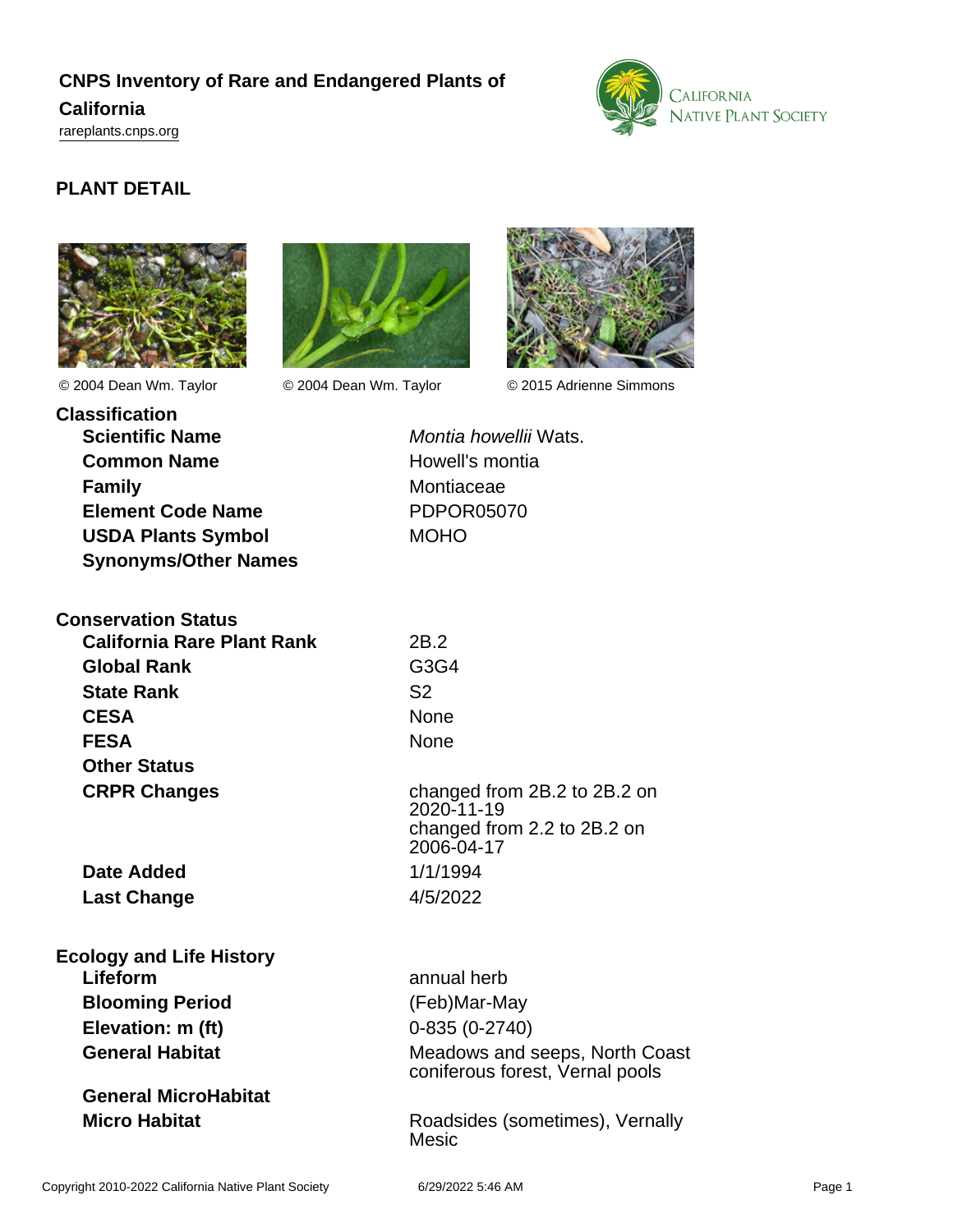# **Element Occurrence Data from California Natural Diversity Database**

| <b>Total Element Occurrences</b> | 123 |
|----------------------------------|-----|
| <b>Element Occurrence Ranks</b>  |     |
| Excellent (A)                    | 11  |
| Good (B)                         | 55  |
| Fair (C)                         | 32  |
| Poor (D)                         | 12  |
| None (X)                         | 6   |
| Unknown (U)                      | 7   |
| <b>Occurrence Status</b>         |     |
| Historical, $> 20$ years         | 15  |
| Recent, $<$ 20 years             | 108 |
| <b>Presence</b>                  |     |
| Presumed Extant                  | 117 |
| <b>Possibly Extirpated</b>       |     |
| Presumed Extirpated              | 1   |
|                                  |     |

#### **Location**

| <b>CA Endemic</b> | No |
|-------------------|----|
|                   |    |

#### **Counties**

Del Norte (DNT), Humboldt (HUM), Trinity (TRI)

#### **States**

California (CA), Oregon (OR), Washington (WA)

### **Quads**

Arcata North (4012481), Arcata South (4012471), Bald Hills (4112328), Blocksburg (4012336), Briceland (4012318)\*, Bridgeville (4012347), Broken Rib Mtn. (4112386), Buckeye Mtn. (4012432), Bull Creek (4012431), Capetown (4012443), Eureka (4012472), Ferndale (4012453), Fields Landing (4012462), Fort Seward (4012326), Fortuna (4012452), French Camp Ridge (4112327), Harris (4012316), Hennessy Peak (4012375), High Divide (4112481), Hupa Mountain (4112317), Hydesville (4012451), Iaqua Buttes (4012368), Ironside Mtn. (4012374), Korbel (4012378), Larabee Valley (4012346), Lord-ellis Summit (4012387), Mad River Buttes (4012367), Maple Creek (4012377), McWhinney Creek (4012461), Miranda (4012327)\*, Myers Flat (4012337), Orick (4112431), Owl Creek (4012358), Panther Creek (4112318), Redcrest (4012348), Salyer (4012385)\*, Scotia (4012441), Taylor Peak (4012442), Weitchpec (4112326), Willow Creek (4012386), Yager Junction (4012357)

#### **Notes**

Definitions of codes preceding a county and/or quad:

- \* Presumed extirpated
- (\*) Possibly extirpated

Species may be present in other areas where conditions are favorable. These data should NOT be substituted for pre-project review or for on-site surveys.